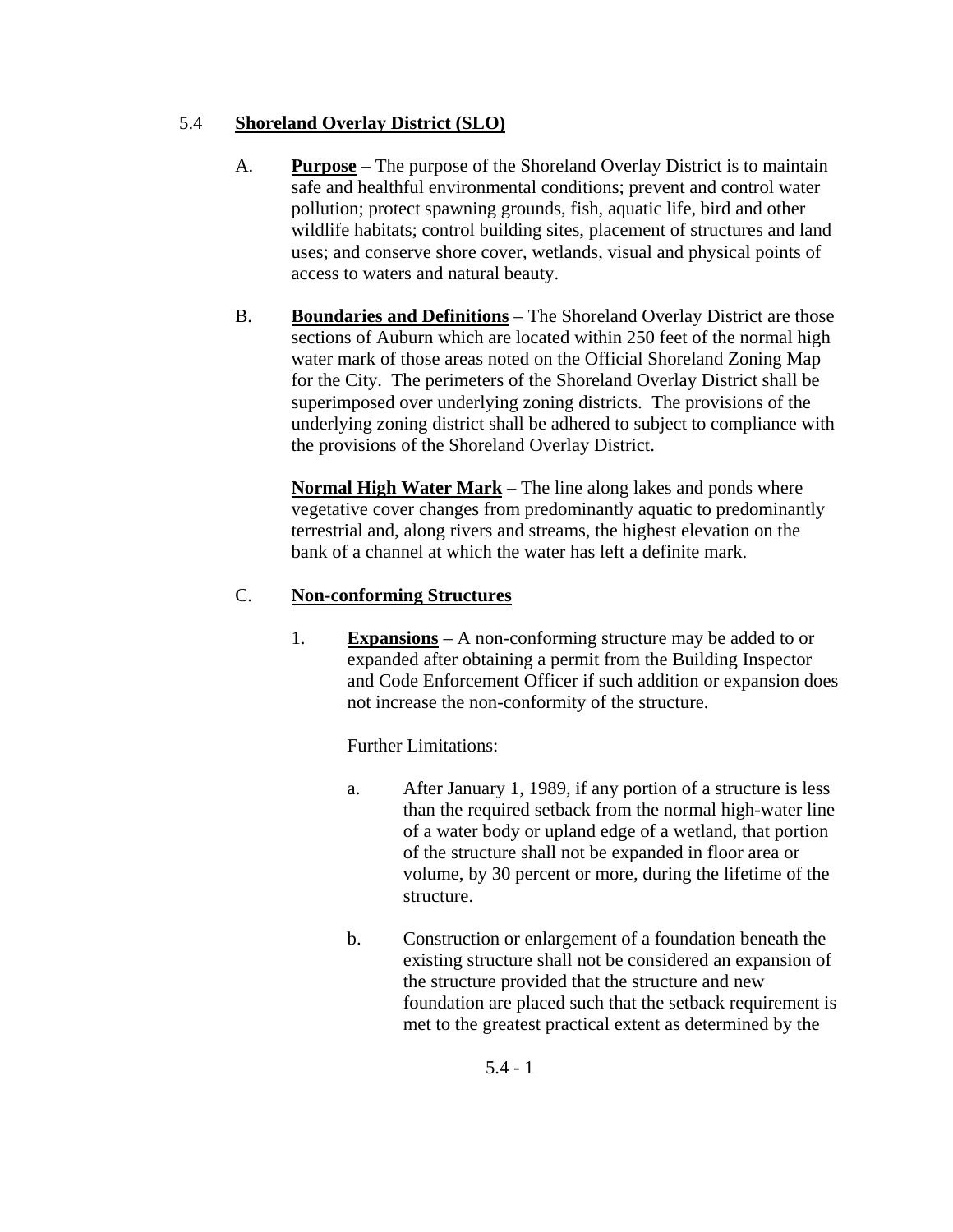Board of Appeals, basing its decision on the criteria specified in Subsection 2. Relocation, below: that the completed foundation does not extend beyond the exterior dimensions of the structure; and that the foundation does not cause the structure to be elevated by more than three (3) additional feet.

- c. No structure which is less than the required setback from the normal high-water line of a water body, tributary stream, or upland edge of a wetland shall be expanded toward the water body, tributary stream, or wetland.
- 2. **Relocation** A non-conforming structure may be relocated within the boundaries of the parcel on which the structure is located provided that the site of relocation conforms to all setback requirements to the greatest practical extent as determined by the Board of Appeals and provided that the applicant demonstrates that the present subsurface sewage disposal system meets the requirements of State Law and the State of Maine Subsurface Wastewater Disposal Rules or that a new system can be installed in compliance with the law and said Rules. In no case shall a structure be relocated in a manner that causes the structure to be more non-conforming.

In determining whether the building relocation meets the setback to the greatest practical extent, the Board of Appeals shall consider the size of the lot, the slope of the land, the potential for soil erosion, the location of other structures on the property and on adjacent properties, the location of the septic system and other on-site soils suitable for septic systems and the type and amount of vegetation to be removed to accomplish relocation.

#### D. **Principal and Accessory Structures**

1. All new principal and accessory structures shall be set back at least one hundred (100) feet from the normal high water mark of those areas noted on the Official Shoreland Zoning Map or one hundred (100) feet from the upland edge of a wetland as noted on the Official Shoreland Zoning Map or identified during field investigations.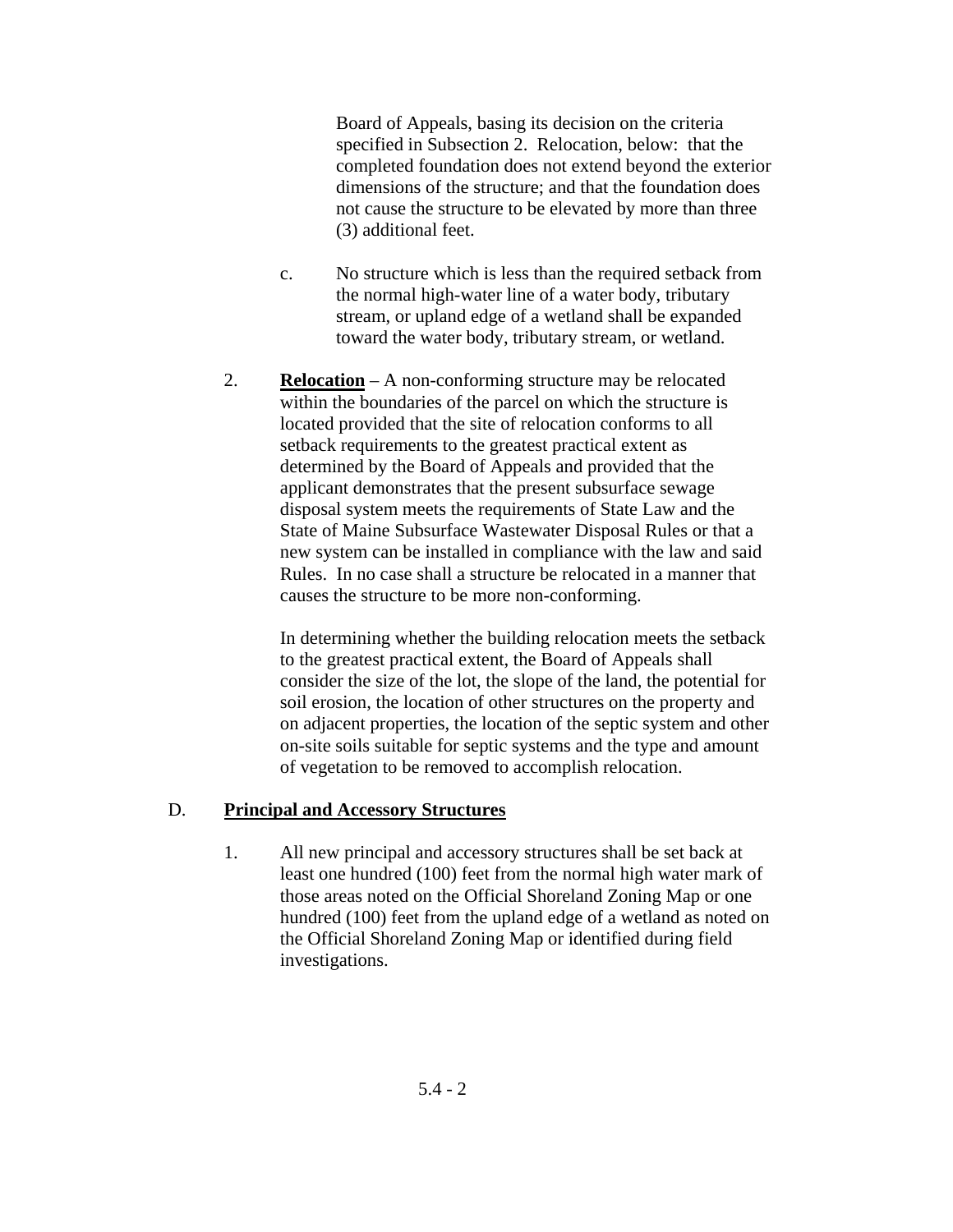In addition:

- a. The water body or wetland setback provision shall neither apply to structures which require direct access to the water as an operational necessity, such as piers, docks and retaining walls, nor to other functionally water-dependent uses.
- 2. The total area of all structures, parking lots and other nonvegetated surfaces within the Shoreland Zone shall not exceed twenty (20) percent of the lot or a portion thereof including land area previously developed and shall not exceed seventy (70) percent coverage in the Urban Built Up Area, as shown on the Shoreland Zoning Map.
- 3. Notwithstanding the requirements stated above, stairways or similar structures may be allowed with a permit from the Building Inspector and Code Enforcement Officer to provide shoreline access in areas of steep slopes or unstable soils provided that the structure is limited to a maximum of four (4) feet in width; that the structure does not extend below or over the normal high-water line of a water body or upland edge of a wetland, (unless permitted by the Department of Environmental Protection pursuant to the Natural Resources Protection Act, Title 38, Section 480-C); and that the applicant demonstrates that no reasonable access alternative exists on the property.

## E. **Use and Environmental Regulations**

1. **Agricultural Uses** – All uses of land for chicken farms, cattle farms, horse farms, egg farms, piggeries, sheep farms, stables, crop farming and other agricultural purposes shall be subject to the approval of the municipal officer charged with enforcement. Such approval shall be granted upon a showing that such uses will not cause groundwater contamination or contaminate or disturb the normal course of surface runoff. In considering any such proposed agricultural uses, the municipal officer may consult or may require the proponent to supply certification by a soil scientist or other expert as to the effect on ground-water and water runoff, if any, which the proposed use is likely to cause.

> Existing farm activities conducted in accordance with a Soil and Water Conservation Plan shall not be subject to the approval of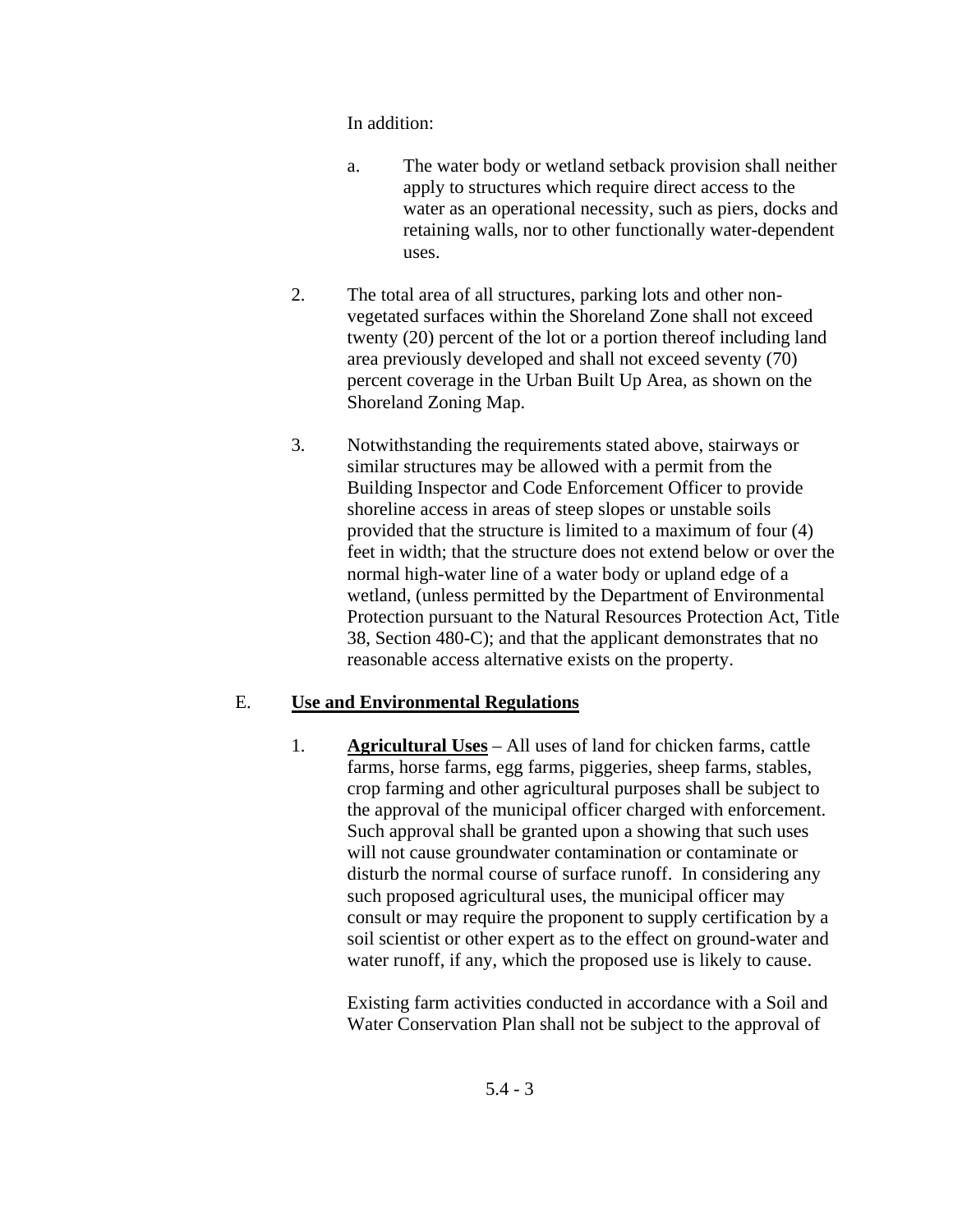those activities by the municipal officer charged with enforcement. The municipal officer shall be provided with a copy of the Plan and subsequent amendments to such Plan.

- 2. **Agricultural Buffer Strip** An untilled buffer strip at least fifteen (15) feet wide for agricultural fields existing on the date of adoption of this Ordinance and one hundred (100) feet for fields established after the date of the adoption of this Ordinance shall be retained between the normal high water mark and that portion of any lot within the Shoreland Overlay District which is used for agricultural purposes.
- 3. **Municipal and Manure Sludge Disposal** All spreading and disposal of municipal sludge shall be accomplished in conformance with the "Rules for Municipal Sludge Utilization on Land" published by the Department of Environmental Protection in December, 1989. All spreading and disposal of manure shall be accomplished in conformance with "Maine Guidelines for Manure and Manure Sludge Disposal on Land", published by the Life Sciences and Agriculture Experiment Station and the Cooperative Extension Service, University of Maine at Orono, and the Maine Soil and Water Conservation Commission in July, 1972.
- 4. **Erosion Control** The following provisions shall be observed for the control of erosion in the Shoreland Overlay District:
	- a. Any earth cutting, moving or removal activities that will result in erosion or runoff which is likely to increase sedimentation of Taylor Pond, Taylor Brook and Little Androscoggin River or the Androscoggin River, as determined by the City Engineer with the advice, as needed, of appropriate State or Federal agencies, is prohibited.
	- b. The following Timber Harvesting Standards shall be complied with in the carrying out of any timber harvesting in the Shoreland Overlay District:
		- (1) No substantial accumulation of slash shall be left within fifty (50) feet of the traveled surface of public roads, property lines, or the normal high water mark of any pond, river or stream. At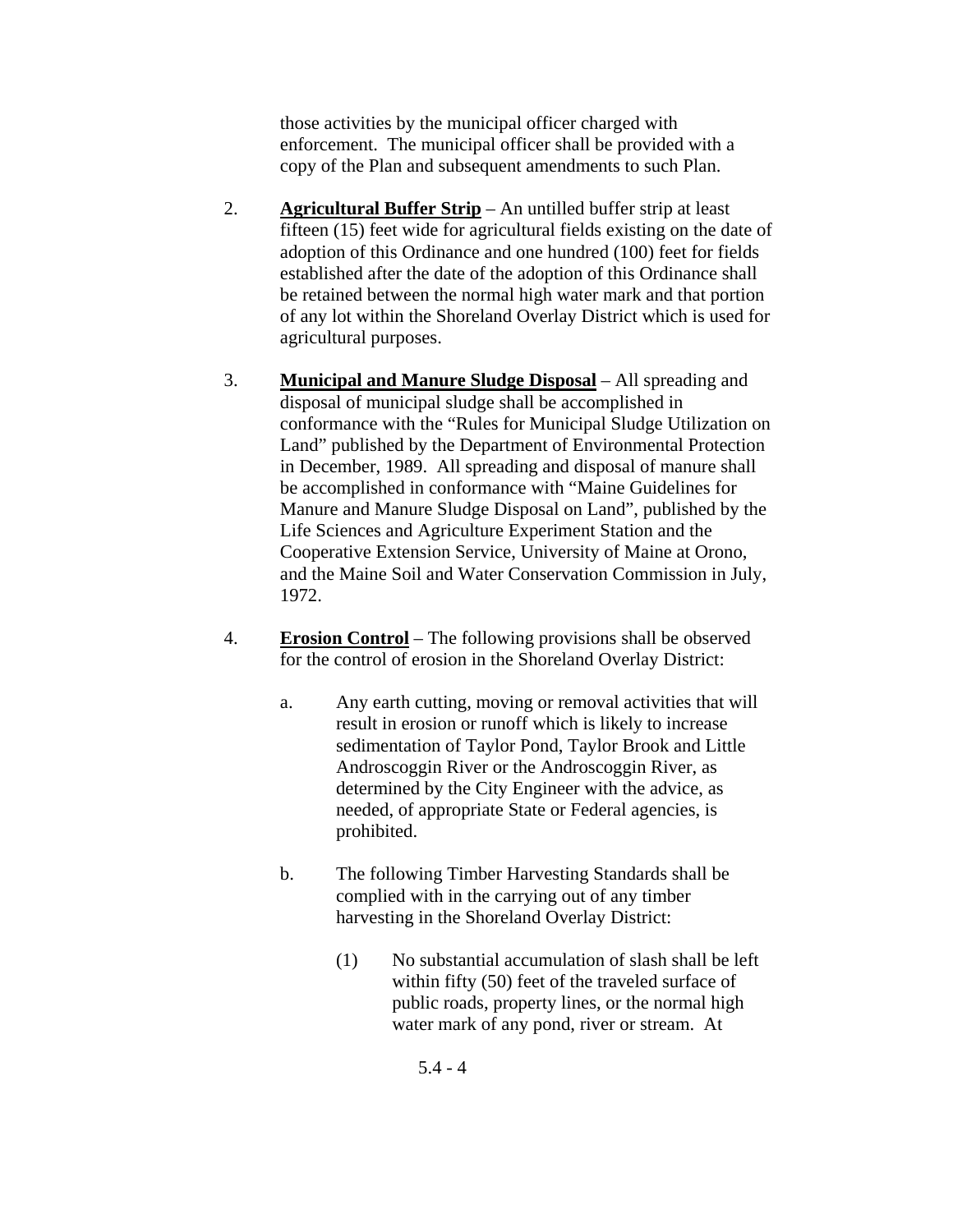distances greater than fifty (50) feet from the normal high water mark of such waters and extending to the limits of the area covered by this Section, all slash shall be disposed of in such a manner that it lies on the ground and no part thereof extends more than four (4) feet above ground.

(2) Skid trails, log yards, and other sites where the operation of logging machinery results in the exposure of substantial areas of mineral soil, shall be located such that an unscarified filter strip is retained between the exposed mineral soil and the normal high water mark of pond, river or stream. The width of this strip shall vary according to the average slope of the land as follows:

| Average Slope of Land                    | Width of strip     |  |
|------------------------------------------|--------------------|--|
| between Exposed Mineral                  | between Exposed    |  |
| Mineral Soil and<br>Soil and Normal High |                    |  |
| Water Mark (percent)                     | Normal High Water  |  |
|                                          | Mark (Feet along   |  |
|                                          | Surface of Ground) |  |
| Slope                                    | Buffer             |  |
| ${<}10\%$                                | 75'                |  |
| $<$ 20%                                  | $76' - 95'$        |  |
| $<$ 30%                                  | $96' - 115'$       |  |
| $<$ 40%                                  | $116' - 135'$      |  |
| $<$ 50%                                  | $136' - 155'$      |  |

- (3) Harvesting operations shall be conducted in such a manner and at such a time that minimal soil disturbance results. Adequate provision shall be made to prevent soil erosion and sedimentation of surface waters.
- (4) Harvesting operations shall be conducted in such a manner that a well distributed stand of trees and other vegetation is retained.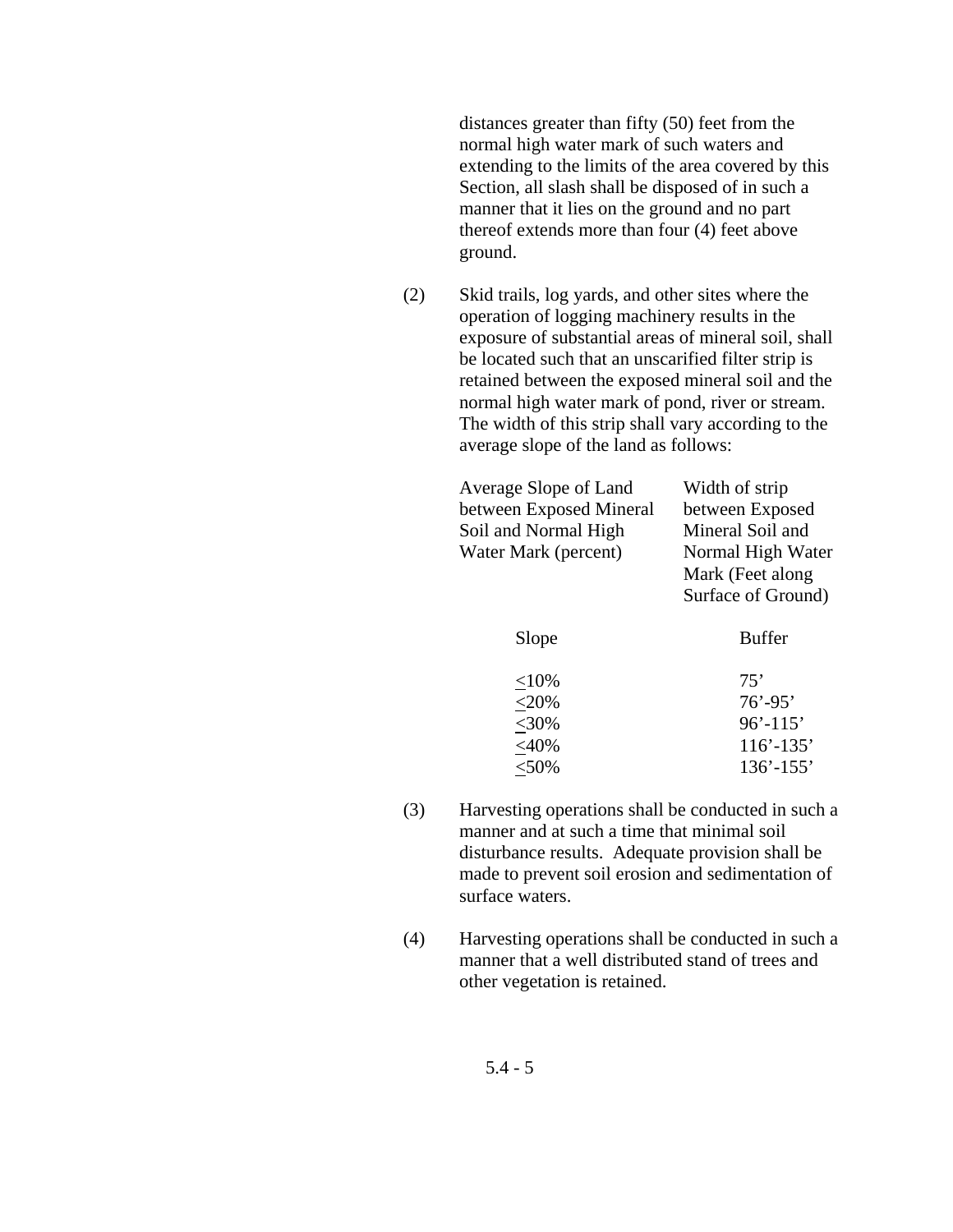- (5) Harvesting activities shall not create single openings greater than 7,500 square feet in the forest canopy.
- (6) In any stand, harvesting shall remove not more than 40 percent of the volume of trees in any ten year period. For the purpose of these standards, a stand means a contiguous group of trees, sufficiently uniform in species, arrangement of age classes, and conditions, to be identifiable as a homogenous and distinguishable unit.
- (7) Within one hundred (100) feet, horizontal distance of the normal high water line of a great pond classified GPA or a river flowing to a great pond classified GPA, and within seventy-five (75) feet, horizontal distance, of the normal high water line of other water bodies, tributary streams, or the upland edge of a wetland, there shall be no clearcut openings and a well-distributed stand of trees and other vegetation, including existing ground cover, shall be maintained.

## 5. **Private Sewage Disposal Systems**

- a. The Health Officer, Housing Inspector or Plumbing Inspector shall have the right to inspect any system within any Shoreland Overlay District during its construction and operation and shall require the abatement of any defects, improper construction or operation.
- b. Replacement or reconstruction of private residential sewage disposal systems in existence and in use on December 17, 1983 shall be required to comply with the current State Plumbing Code.

# F. **Clearing of Vegetation for Development**

1. Within a shoreland area abutting those water bodies identified on the Shoreland Zoning Map. There shall be no cutting of vegetation within the strip of land extending seventy-five (75) feet, horizontal distance, inland from the normal high water line, except to remove safety hazards.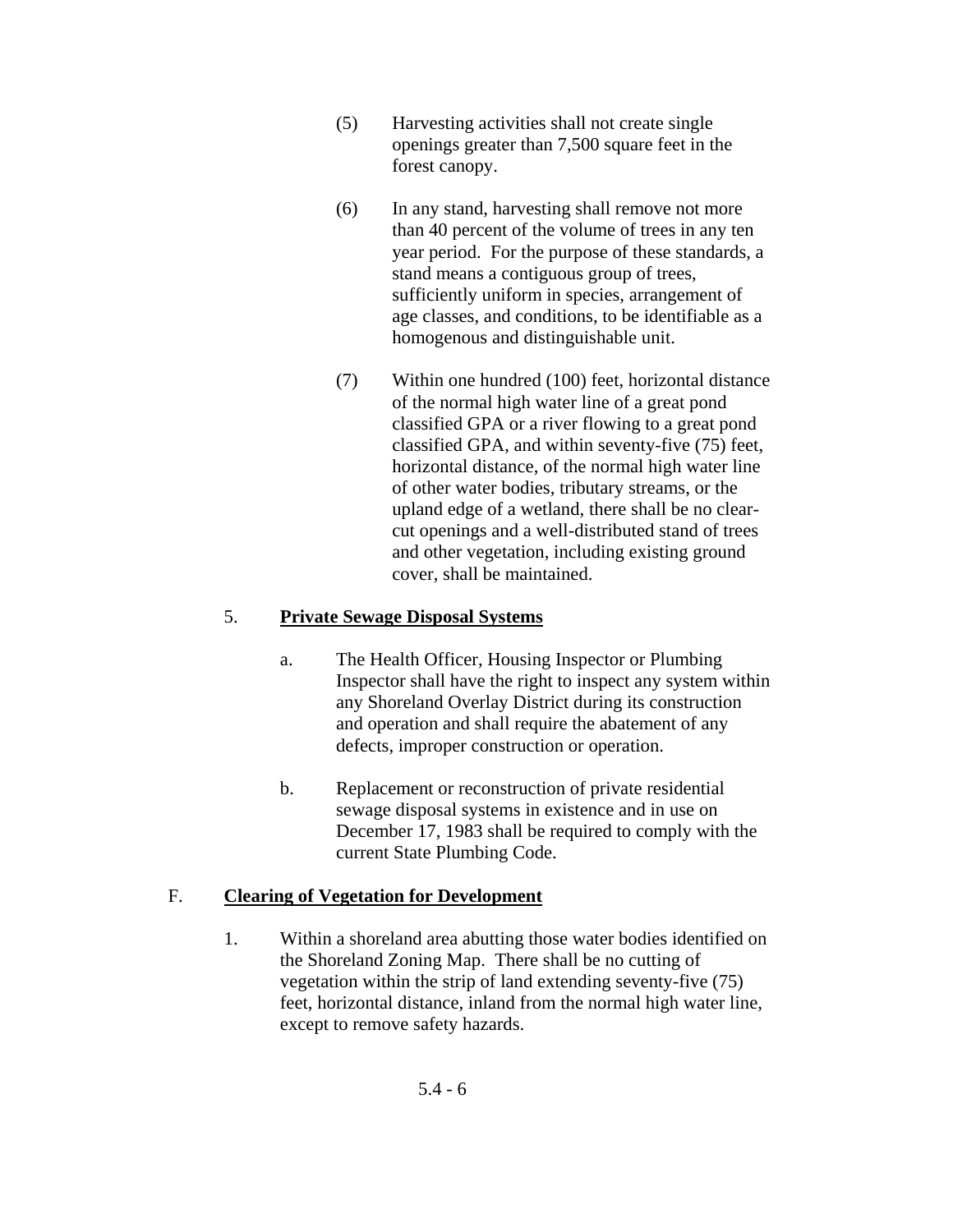Elsewhere, the clearing of vegetation shall be limited to that which is necessary for uses expressly authorized in the district.

- 2. Except in areas as described in Paragraph 1, above, and except to allow for the development of permitted uses, within a strip of land extending one hundred (100) feet, horizontal distance, inland from any water bodies identified on the Shoreland Zoning Map. A buffer strip of vegetation shall be preserved as follows:
	- a. There shall be no cleared opening greater than 250 square feet in the forest canopy as measured from the outer limits of the tree crown. However, a footpath not to exceed ten (10) feet in width, as measured between tree trunks, is permitted provided that a cleared line of sight to the water through the buffer strip is not created. Adjacent to a great pond classified GPA, or stream or river flowing to a great pond classified GPA, the width of the footpath shall be limited to six (6) feet.
	- b. Selective cutting of trees within the buffer strip is permitted provided that a well-distributed stand of trees and other vegetation is maintained. For the purposes of this Section a "well-distributed stand of trees and other vegetation" adjacent to a great pond classified GPA or a river or stream flowing to a great pond classified GPA, shall be defined as maintaining a rating score of 12 or more in any 25-foot by 25-foot square (625 square feet) area as determined by the following rating system:

| Diameter of tree at $4\frac{1}{2}$ feet<br>above ground level (in inches) | <b>Points</b> |
|---------------------------------------------------------------------------|---------------|
| $2 - 4$ inches                                                            |               |
| $>$ 4 – 12 inches                                                         |               |
| $> 12$ inches                                                             |               |

 Adjacent to other water bodies, tributary streams and wetlands, a "well-distributed stand of trees and other vegetation" is defined as maintaining a minimum rating score of 8 per 25-foot square area.

Note: As an example, adjacent to a great pond, if a 25 foot x 25-foot plot contains three (3) trees between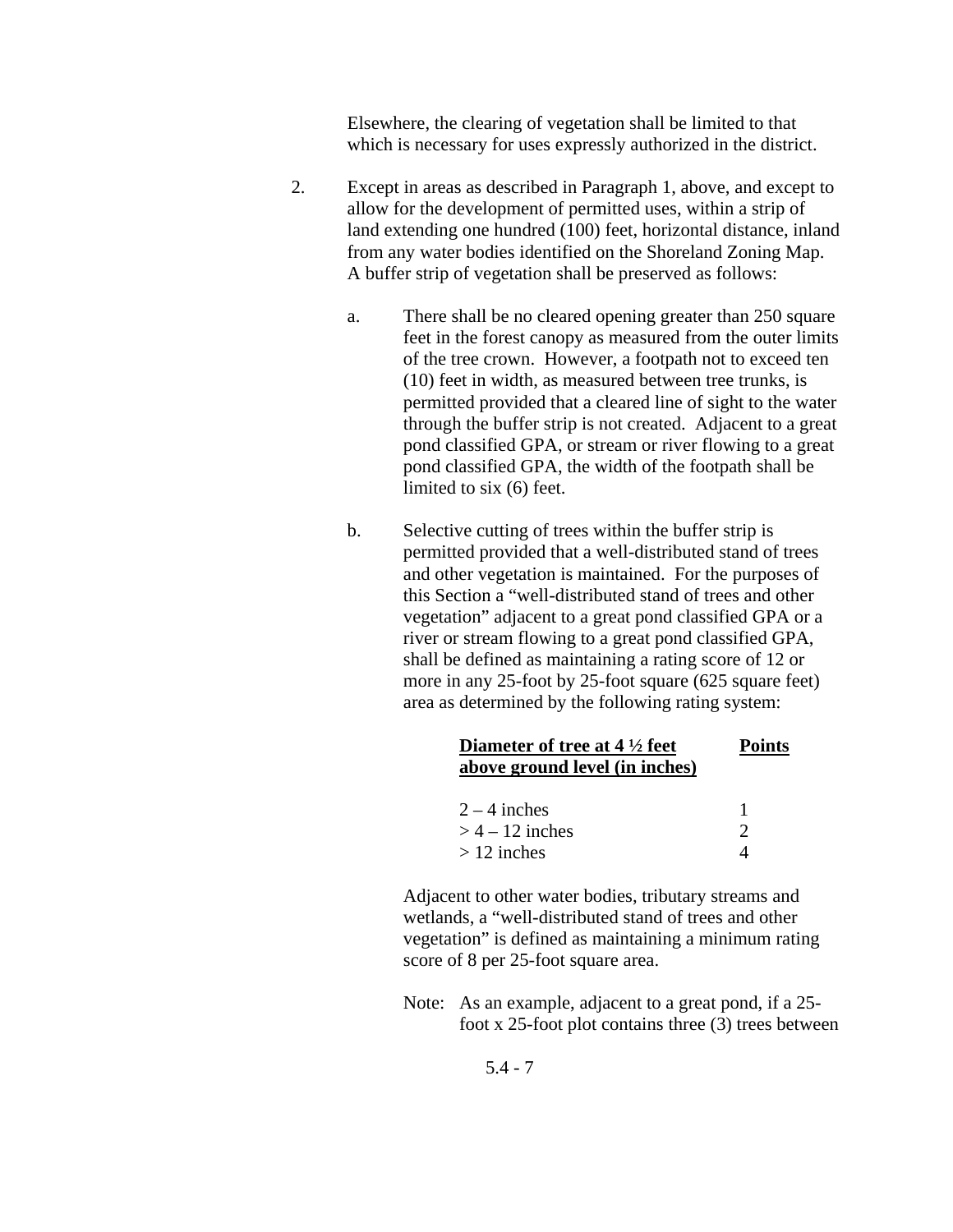2 and 4 inches in diameter, three trees between 4 and 12 inches in diameter and three trees over 12 inches in diameter, the rating score is:

 $(3x1) + (3x2) + (3x4) = 21$  points

 Thus, the 25-foot x 25-foot plot contains trees worth 21 points. Trees totaling 9 points  $(21 – 12 =$ 9) may be removed from the plot provided that no cleared openings are created.

Notwithstanding the above provisions, no more than 40 percent of the total volume of trees four (4) inches or more in diameter, measured at 4 ½ feet above ground level may be removed in any ten (10) year period.

- c. In order to protect water quality and wildlife habitat, adjacent to great ponds classified GPA, and streams and rivers which flow to great ponds classified GPA, existing vegetation under three (3) feet in height and other ground cover shall not be removed, except to provide for a footpath or other permitted uses as described in Paragraphs 2. and 2.a. above.
- d. Pruning of tree branches on the bottom 1/3 of the tree is permitted.
- e. In order to maintain a buffer strip of vegetation, when the removal of storm-damaged, diseased, unsafe, or dead trees results in the creation of cleared openings, these openings shall be replanted with native tree species unless existing new tree growth is present. The provisions contained in Paragraph 2. above shall not apply to those portions of public recreational facilities adjacent to public swimming areas. Cleared areas, however, shall be limited to the minimum area necessary.
- 3. At distances greater than one hundred (100) feet, horizontal distance, from a great pond classified GPA or a river flowing to a great pond classified GPA, and seventy-five (75) feet, horizontal distance, from the normal high water line of any other water body, tributary stream, or the upland edge of a wetland, except to allow for the development of permitted uses, there shall be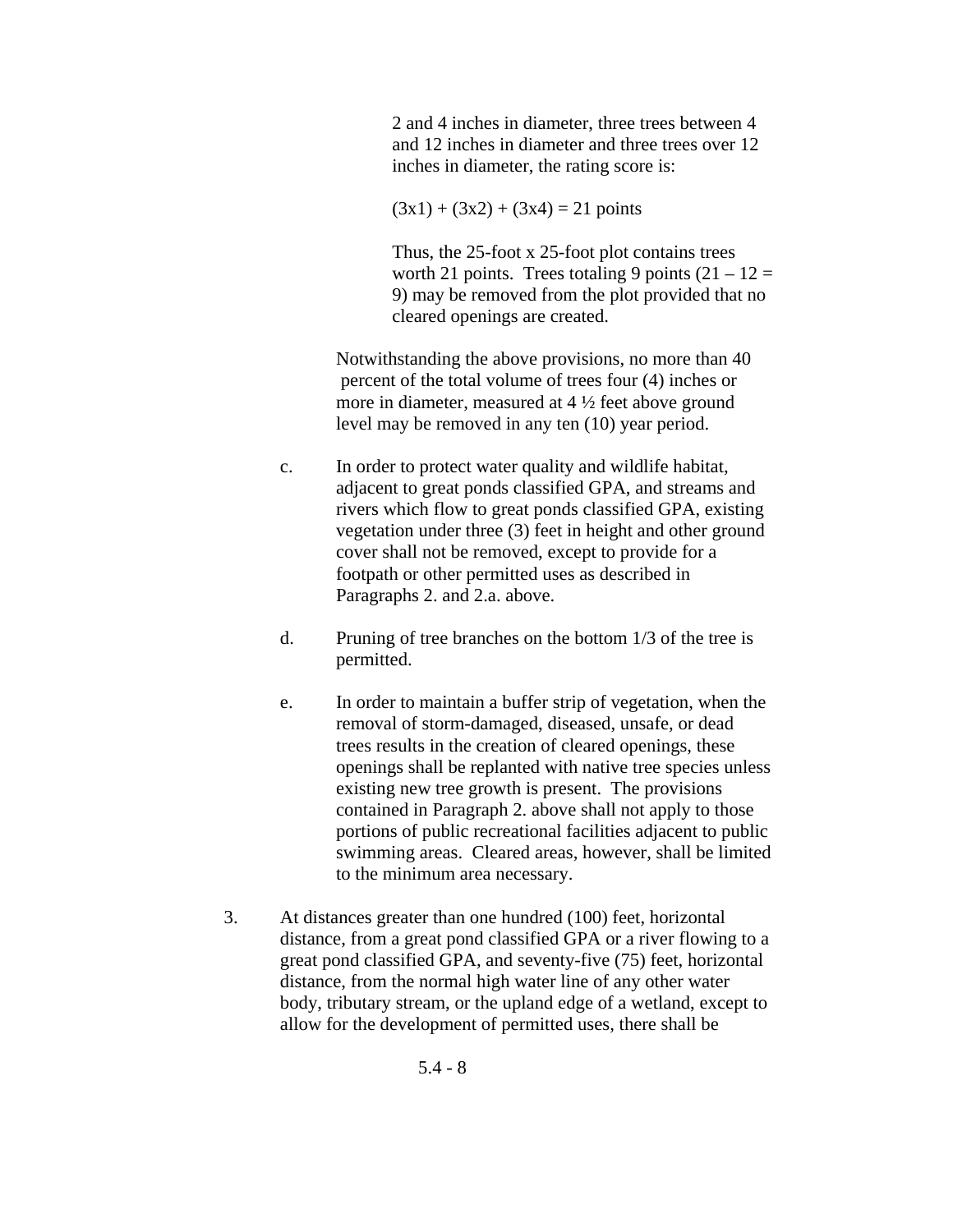permitted on any lot, in any ten (10) year period, selective cutting of not more than forty (40) percent of the volume of trees four (4) inches or more in diameter, measured 4 ½ feet above ground level. Tree removal in conjunction with the development of permitted uses shall be included in the forty (40) percent calculation. For the purposes of these standards, volume may be considered to be equivalent to basal area.

 In no event shall cleared openings for development, including but not limited to, principal and accessory structures, driveways and sewage disposal areas, exceed in the aggregate, 25 percent of the lot area or ten thousand (10,000) square feet, whichever is greater, including land previously developed.

- 4. Cleared openings legally in existence on the effective date of this Ordinance may be maintained, but shall not be enlarged, except as permitted by this Ordinance.
- 5. Fields which have reverted primarily to shrubs, trees, or other woody vegetation shall be regulated under the provisions of this Section. For the purpose of this Subsection, "primarily" shall be considered as 75 percent or more of the area of a field.

#### G. **Dimensional Regulations**

- 1. **Building Setbacks** All new buildings and structures, except those requiring direct access as an operational necessity, shall be constructed not less than one hundred (100) feet inland from the normal high water mark. Operational necessity shall include docks and marinas. Buildings in existence before December 17, 1973 may be replaced if destroyed as defined by Subsection 3.2.E. of this Chapter. Lots less than 120 feet deep measured at right angles to the shoreline which were in existence on or before December 17, 1973 shall have a shoreline setback requirement of 50 percent of the lot depth. Non-conforming setbacks from the high water mark may be extended but in no case shall the setback distance be reduced. Nothing in this Section shall permit any structure to be constructed in a location where it is not otherwise permitted.
- H. **Conflicts** In any case in which a provision of this Section conflicts with a provision of any other Section of this Chapter, the provision which establishes the more stringent standard shall apply.